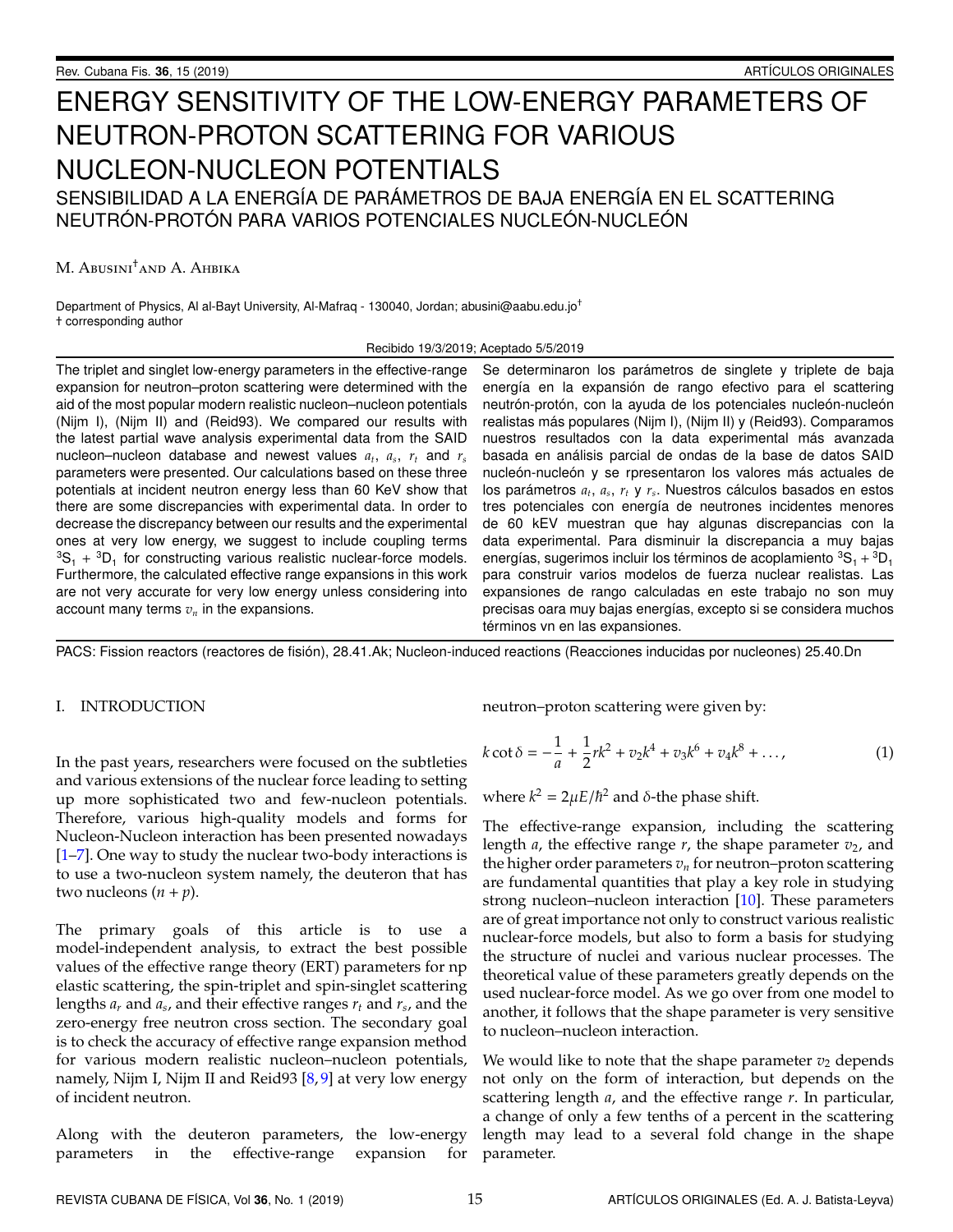Starting with Schrodinger equation:

$$
\left[\frac{d}{dr^2} + k^2 - U(r)\right]u_k(r) = 0,
$$
\n(2)

where  $U(r) = (2\mu/\hbar^2)V(r)$ . The boundary conditions of  $u_k(r)$ are given in terms of phase shift  $\delta$ :

$$
u_k(0) = 0; \qquad u_k(r \to \infty) \to \frac{\sin(kr + \delta)}{\sin \delta}.
$$

Whereas, the wave function  $u_k(0)$  was taken when the incident energy is zero,  $k = 0$ . The equation [2](#page-1-0) for this case is given as follows:

$$
\left[\frac{d}{dr^2} - U(r)\right]u_0(r) = 0.\tag{3}
$$

The above equation holds even when  $U(r) = 0$ . Thus, we can have the same discussion with the following Schrodinger equation with different wave function:

$$
\left[\frac{d}{dr^2} + k^2\right]\omega_k(r) = 0.\tag{4}
$$

Along with the boundary condition,  $\omega_k(r \to \infty) \to u_k(r \to \infty)$ ∞).

$$
\omega_0 \frac{d^2 \omega_k}{dr^2} - \omega_k \frac{d^2 \omega_0}{dr^2} = -k^2 \omega_0 \omega_k \tag{5}
$$

According to the boundary conditions,  $[u_0 u'_k]$  $u_k - u_k u_0$  $\int_0^{\infty}$  will cancel out and only when  $r = 0$ , we can have the following:

$$
[\omega_0 \omega'_k - \omega_k v'_0]_{r=0} = k^2 \int_0^\infty (\omega_0 \omega_k - u_0 u_k) dr.
$$
 (6)

Where

$$
\omega_k = \cos kr + \cot \delta \sin kr. \tag{7}
$$

From this, we can derive  $\omega_0(r)$  which is the asymptotic function when  $k \to 0$ ,

$$
\omega_0 \equiv \lim_{k \to 0} \omega_k(r) = 1 + r \lim_{k \to 0} k \cot \delta. \tag{8}
$$

We also perform an expansion with  $k^2$ ; then, we have for the scattering length *a* and the effective range *r*

$$
k \cot \delta = -\frac{1}{a} + \frac{1}{2}rk^2 + O(k^4).
$$
 (9)

Where the parameter  $r$  is the usual effective range at zero energy, which is a good approximation in studying nucleon–nucleon (NN) scattering at low energies.

#### II. RESULTS AND DISCUSSIONS

The total scattering cross-section of two nucleonic systems for different singlet and triplet states is written as:

$$
\sigma = \frac{3}{4}\sigma_t + \frac{1}{4}\sigma_s. \tag{10}
$$

<span id="page-1-0"></span>Where  $\sigma_t$  and  $\sigma_s$  are the cross-sections for scattering in the triplet and singlet states, respectively. The scattering length a is defined in such a way the low-energy cross-section is equal to  $4\pi a^2$ , where

$$
\lim_{k \to 0} \sigma = 4\pi a^2,\tag{11}
$$

with

$$
a = \pm \lim_{k \to 0} \frac{\sin \delta_0}{k}.
$$
 (12)

Where  $\delta_0$  is the zero-energy phase shift.

In order to determine the triplet and singlet scattering lengths (*a<sup>t</sup>* and *a<sup>s</sup>* , respectively), we employ equations that relate to the above quantities with the total cross-section for zero-energy scattering of neutrons by protons,

<span id="page-1-2"></span><span id="page-1-1"></span>
$$
\sigma_0 = \pi (3a_t^2 + a_s^2). \tag{13}
$$

The coherent scattering length then is defined as:

$$
f = \frac{1}{2}(3a_t + a_s). \tag{14}
$$

The values of the triplet effective range *r<sup>t</sup>* were determined primarily in an approximation that does not depend on the form of interaction that is,

<span id="page-1-3"></span>
$$
r_t \equiv \delta(-\varepsilon_d, 0) = 2R(1 - \frac{R}{a_t}).
$$
\n(15)

<span id="page-1-4"></span>Where  $\delta(-\varepsilon_d, 0)$  is the mixed effective radius of the deuteron.

$$
R = \frac{1}{\alpha'},\tag{16}
$$

*R* is a parameter that characterizes the spatial dimensions of the deuteron; and  $\alpha$  is the deuteron wave number, which is directly related to the deuteron binding energy ε*<sup>d</sup>* by the equation  $\varepsilon_d = (\hbar^2 \alpha^2)/m_N$ .

The singlet effective range *r<sup>s</sup>* is usually determined on the basis of the analysis of the total cross-section for neutron–proton scattering  $\sigma_0$  in the low-energy region at fixed values of the parameters  $a_t$ ,  $a_s$ , and  $r_t$ . To determine the other parameters, we fitted the total cross section for various realistic nucleon-nucleon potentials, namely the most popular modern realistic nucleon–nucleon potentials (Nijm I, Nijm II and Reid93) using the equation [13](#page-1-1) for zero-cross section  $\sigma_0$  and the equation [14](#page-1-2) for the coherent scattering length *f*. We chose the values of experimental data for the total cross section  $\sigma_0$  from SAID nucleon–nucleon database [\[11\]](#page-4-5). Here we determined the values of the triplet effective range  $r_t$  using the equations  $15$  and  $16$ , then we compared our results for all low energy parameters *a<sup>t</sup>* , *a<sup>s</sup>* , *r<sup>t</sup>* and *r<sup>s</sup>* by using the value of coherent scattering length *f* = −3.756 fm from previous experimental data [\[12](#page-4-6)[–14\]](#page-4-7). The chosen experimental data along with our results for various realistic potential (Nijm I, Nijm II and Reid93) were summarized in Table .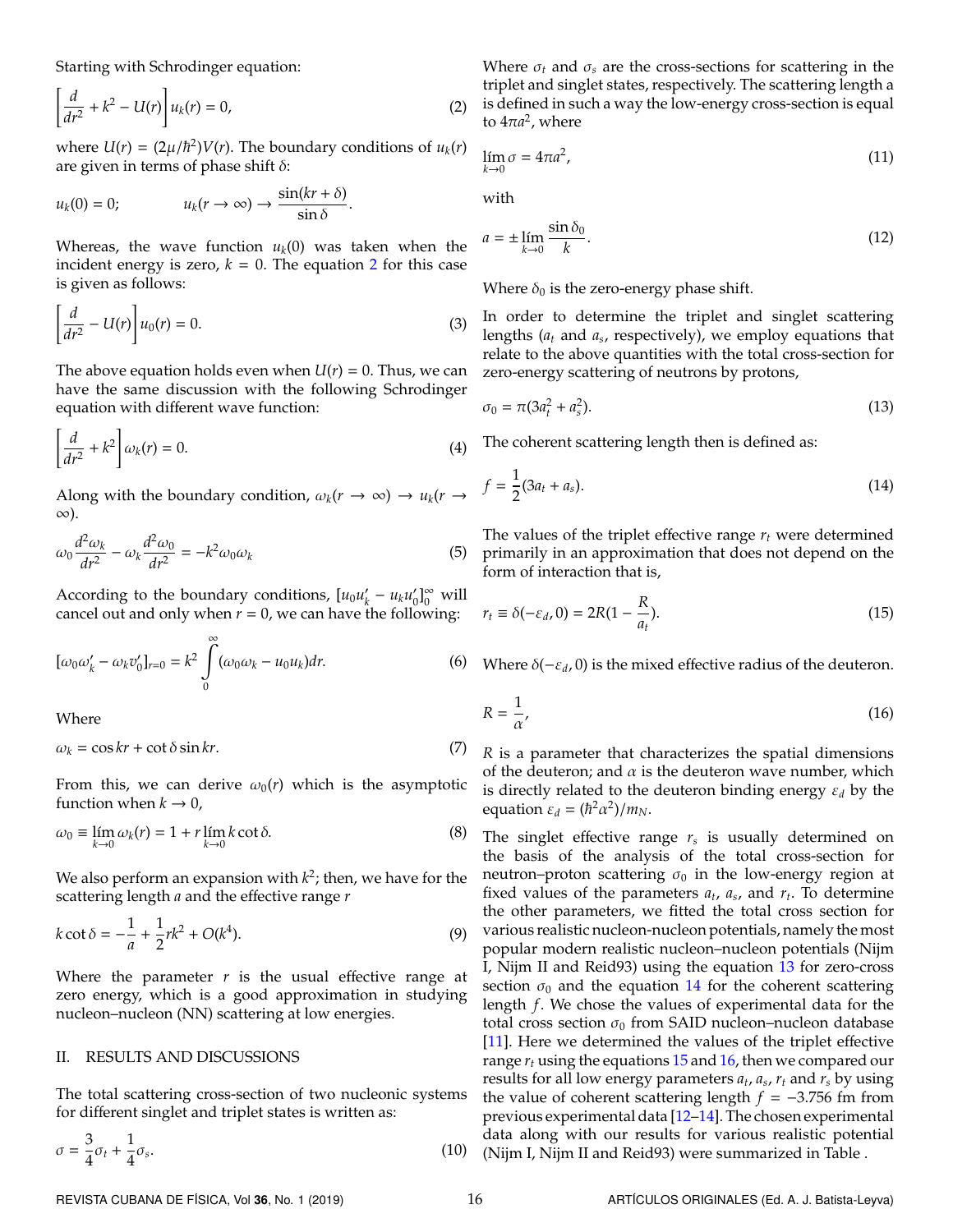Table 1. Low-energy parameters of neutron–proton scattering from various experimental studies compared with our results based on potentials Nijm I, Nijm II and Ried 93. References were provided next to each experimental study.

| Model                       | $a_t$ (fm) | $a_s$ (fm)    | $r_t$ (fm) | $r_{\rm s}(fm)$ |
|-----------------------------|------------|---------------|------------|-----------------|
| (Exp.data) Dilg [12]        | 5.423(21)  | $-23.749(54)$ | 1.740(28)  | 2.772(11)       |
| (Exp.data) Houlk. [13]      | 5.405(11)  | $-23.728(28)$ | 1.738(12)  | 2.56(9)         |
| (Exp.data) Noyes [14]       | 5.396(4)   | $-23.678(13)$ | 1.727(4)   | 2.51(10)        |
| Nijm I                      | 5.08236    | $-22.7371$    | 1.315      | 2.445           |
| (Our Calculations)          |            |               |            |                 |
| Nijm II.                    | 5.08343    | $-22.7603$    | 1.316      | 2.455           |
| (Our Calculations)          |            |               |            |                 |
| Ried 93.                    | 5.08388    | $-22.7616$    | 1.317      | 2.51            |
| (Our Calculations)          |            |               |            |                 |
| Babenko and Petrov          | 5.411(27)  | $-23.7155(8)$ | 1.7601(27) | 2.706(21)       |
| (theory) [15]. $<$ 150 keV. |            |               |            |                 |

As we can see from Table our calculated results using Nijm I, Nijm II and Ried 93 potentials for parameters *a<sup>t</sup>* , *a<sup>s</sup>* , *r<sup>t</sup>* and *rs* , are in a good agreement with each other. However, some discrepancies were observed between the obtained data and the experimental data. In particular for the effective range in the triplet state  $r_t$ , the discrepancies are about 25 %. In addition we also compared our obtained results with other theoretical calculations at energies below 150 keV, (Babenko and Petrov [\[15\]](#page-4-9)) for the total cross sections of neutron–proton scattering at zero energy.n We noticed that Babenko and Petrov results below 150 keV also were at odds with Dilg's experimental cross section as ours. According to Babenko

and Petrov, the discrepancies with Dilg's experimental cross section is indicates that Dilg's cross section is in a glaring contradiction with experimental data in the energy region of several keV units and is likely to be erroneous.

This fact deserves special attention because all modern realistic nucleon–nucleon potentials (Nijm-I, Nijm-II,Reid93); Argonne [\[16\]](#page-4-10); and CD-Bonn [\[17,](#page-4-11) [18\]](#page-4-12) are based on a fit to the Nijmegen nucleon–nucleon database, which includes Dilg's cross section as an input parameter, and therefore lead to an insufficiently accurate description of the present-day experimental data at low energies.

Table 2. A comparison between experimental data of total cross-section for neutron scattering on a proton  $(\sigma_0)$  at low energies  $(l = 0)$  [\[11\]](#page-4-5) with the obtained data of total cross-section for the three potentials (Nijm I, Nijm II and Reid93).

| Energy    | Experimental data       | Nijm I potential    | Nijm II potential   | Reid93 Potential    |
|-----------|-------------------------|---------------------|---------------------|---------------------|
| (MeV)     | $(\sigma_0)$ , barn     | $(\sigma_0)$ , barn | $(\sigma_0)$ , barn | $(\sigma_0)$ , barn |
| 00.000132 | 20.491 $\mp$ 0.014 [39] | 0.040852467(13)     | 0.038483489(22)     | 0.038528427(43)     |
| 00.000300 | 20.436 $\mp$ 0.023 [42] | 0.097287109(27)     | 0.097382615(44)     | 0.097382615(33)     |
| 00.001970 | 20.130 $\mp$ 0.030 [43] | 02.04260796(34)     | 02.04330996(19)     | 02.04392938(28)     |
| 00.060000 | 15.400 $\mp$ 0.462 [44] | 14.90949419(11)     | 14.91276065(43)     | 14.90874451(37)     |
| 00.075000 | 14.200∓0.426 [44]       | 14.01762298(19)     | 14.02030094(11)     | 14.01455952(41)     |
| 00.090000 | 13.000∓0.390 [44]       | 13.24459177(22)     | 13.24681517(14)     | 13.23983230(39)     |
| 00.120000 | 12.050∓0.121  44        | 11.99111572(29)     | 11.99270806(13)     | 11.98420184(33)     |
| 00.143000 | 11.210∓0.030 [43]       | 11.20928574(28)     | 11.21055428(23)     | 11.20141927(26)     |
| 00.492600 | $06.202 \pm 0.011$ [45] | 06.20429833(38)     | 06.20397122(22)     | 06.19607508(27)     |
| 00.555000 | $06.041 \pm 0.103$ [46] | 05.82498798(19)     | 05.82531337(44)     | 05.81289620(19)     |
| 00.600780 | $05.557 \pm 0.088$ [46] | 05.58979939(45)     | 05.59012464(46)     | 05.58292632(44)     |
| 00.702690 | $05.173 \pm 0.052$ [46] | 05.14674364(47)     | 05.14629833(41)     | 05.13965183(41)     |
| 00.803430 | 04.817 $\mp$ 0.043 [46] | 04.79434200(38)     | 04.79404296(29)     | 04.78785422(17)     |
| 00.902520 | 04.472 $\mp$ 0.036 [46] | 04.50706514(11)     | 04.50687126(39)     | 04.50106316(11)     |
| 01.053000 | $04.274 \pm 0.001$ [47] | 04.15012476(33)     | 04.15046381(33)     | 04.14512978(10)     |
| 02.082000 | $02.819 \pm 0.003$ [47] | 02.85372251(45)     | 02.85398756(28)     | 02.85021791(22)     |
| 03.069000 | 02.246 $\mp$ 0.004 [47] | 02.26502099(29)     | 02.26517930(12)     | 02.26194264(41)     |
| 03.986000 | $01.889 \pm 0.004$ [47] | 01.91441046(11)     | 01.91447913(11)     | 01.91150386(19)     |
| 05.115000 | $01.608 \pm 0.005$ [47] | 01.61142047(14)     | 01.61139859(10)     | 01.60863412(11)     |
| 06.032000 | $01.411 \pm 0.004$ [47] | 01.42759440(19)     | 01.42751368(16)     | 01.42488243(18)     |
| 07.222000 | $01.219 \pm 0.004$ [47] | 01.24191462(23)     | 01.24177352(17)     | 01.23929313(27)     |
| 08.363000 | $01.092 \pm 0.005$ [47] | 01.10230937(18)     | 01.10212380(18)     | 01.09977674(22)     |
| 09.281000 | $01.000 \pm 0.007$ [47] | 01.00955693(21)     | 01.00934309(38)     | 01.00709898(18)     |
| 10.360000 | $00.903 \pm 0.008$ [47] | 00.91734345(19)     | 00.91710324(33)     | 00.91497690(13)     |
| 10.972000 | $00.861 \pm 0.009$ [47] | 00.87154787(27)     | 00.87129543(26)     | 00.86923464(19)     |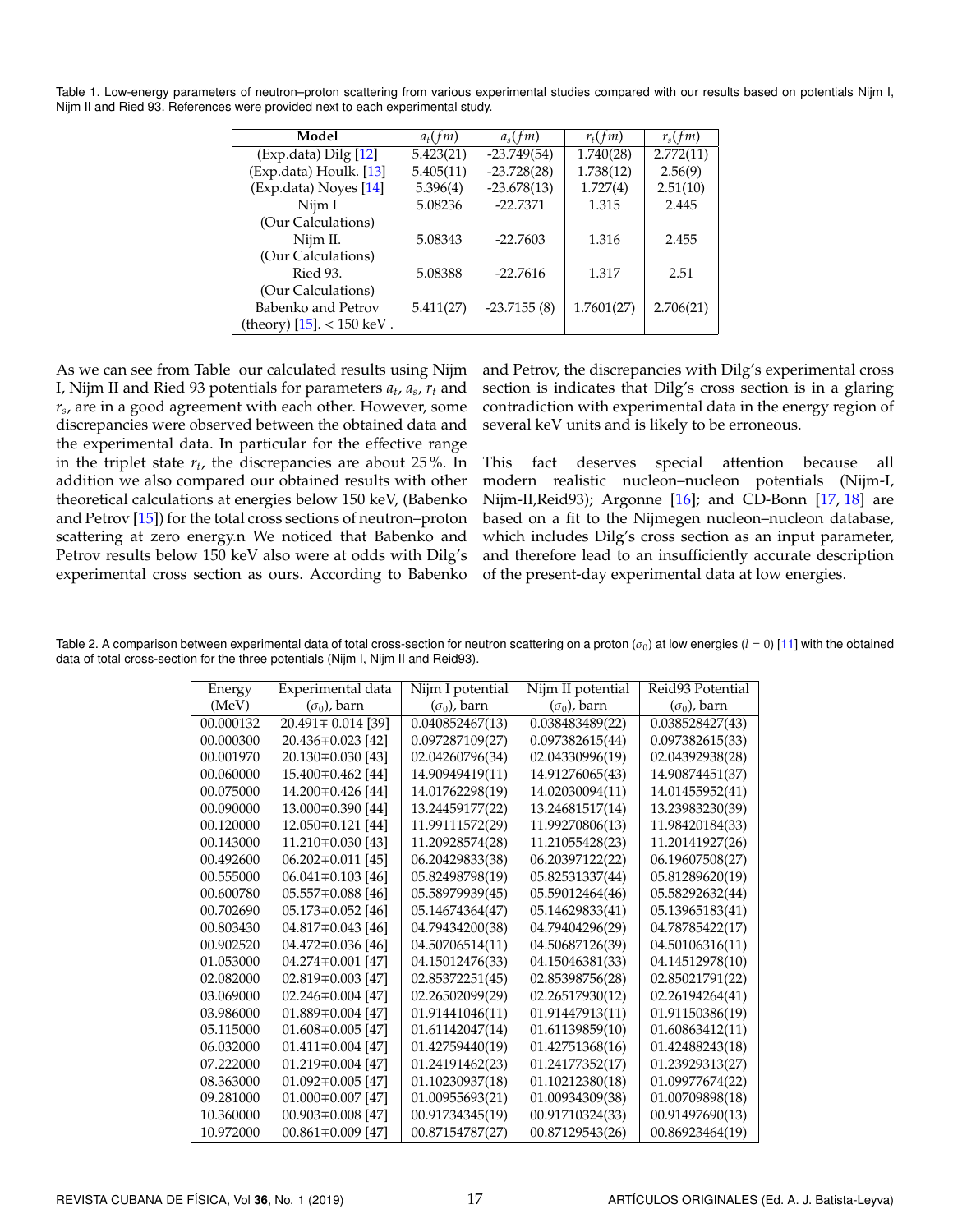In the present work to explain the discrepancies of our obtained results for low energy parameters with the experimental data, we collected a set of experimental values of the total cross-section of neutron-proton scattering at specific low energies from the SAID nucleon–nucleon database, then compared the calculated values of the total np scattering cross-section based on the three potentials (Nijm I, Nijm II and Reid93) at the same energies range [0.0002 − 10 MeV]. In Table we summarized the obtained results based in our studied potentials with experimental total cross section from the SAID nucleon–nucleon database at the interval of energies [0.0002 − 10 MeV].

As we can see from Table , there is a huge discrepancy between the values of total cross-section of neutron-proton scattering  $\sigma_0$  for three potentials Nijm I, Nijm II and Reid93 with experimental data at energy of incident neutron less than 0.06 MeV. However, as the incident neutron goes above the value 0.06 MeV, a good agreement with experimental data was observed.

Table 3. The contributions of expansion terms  $v_n$  ( $v_2$ ,  $v_3$  and  $v_4$ ) in the low-energy scattering potentials Nijm I, Nijm II and Reid93 in energy interval [0.0002 − 10 MeV].

| Potentials | $v_{2}$ | $v_{3}$ | $v_{\scriptscriptstyle 4}$ |
|------------|---------|---------|----------------------------|
| NijmI      | 0.046   | 0.675   | $-3.97$                    |
| NijmII     | 0.044   | 0.672   | $-3.95$                    |
| Reid93     | 0.045   | 0.676   | $-3.90$                    |

Figures [1,](#page-3-0) [2](#page-3-1) and [3](#page-3-2) show the total cross section at zero energy  $(\sigma_0)$  vs. energy of incident neutron for all studied potentials (Nijm I, Nijm II and Reid93), compared with experimental data. These data were taken from the SAID nucleon–nucleon database. Figures show a good agreement between our calculations and experimental data above the incident neutron energy of 0.06 Mev; as energy decreases we see the discrepancies with experimental data increases.

<span id="page-3-0"></span>

Figure 1. The total cross-section for neutron scattering by a proton for the potential Nijm I as function incident neutron energy, the experimental data were obtained from [\[11\]](#page-4-5). The inset represents a zoom for the cross section at low energy from (0.0–0.06) Mev.

The insets of Figs. [1,](#page-3-0) [2](#page-3-1) and [3](#page-3-2) represent a zoom for the total cross section at interval energy from  $(0.0 - 0.06)$ . This observation leads us to an important conclusion: the three potentials have an obvious defect when the incident neutron energy is less than 0.06 MeV. In Table we presented the contributions of the higher order expansion terms  $v_2$ ,  $v_3$  and *v*<sup>4</sup> in the effective range expansions at very low energies for all studied potentials (Nijm I, Nijm II and Reid93). The higher order terms have an important contribution in the total cross section, constituting about 10-15 %; it follows that the shape parameter is very sensitive to nucleon–nucleon interaction at very low energies. Moreover, in Table we presented some of the effective ranges for various potentials and the contributions of terms  $v_n$  in the expansions of effective range theory in energy interval [0.0002−10] MeV. In a future paper we intend to show the contributions of all expansion terms  $v_2$ , *v*<sup>3</sup> and *v*<sup>4</sup> separately in our calculations for the cross section at very low incident energies.

<span id="page-3-1"></span>

Figure 2. The total cross-section for neutron scattering by a proton for the potential Nijm II as a function incident neutron energy, the experimental data were obtained from [\[11\]](#page-4-5) the inset represent a zoom for the cross section at low energy from (0.0–0.06) Mev.

<span id="page-3-2"></span>

Figure 3. The total cross-section for neutron scattering by a proton for the potential Reid93 as function incident neutron energy, the experimental data were obtained from [\[11\]](#page-4-5). The inset represents a zoom for the cross section at low energy from (0.0–0.06) Mev.

So we may conclude that the obtained results for various nucleon- nucleon potentials such Nijm I, Nijm II and Reid93 show that the construction of these potentials are incomplete at zero-energy specially at incident energy less